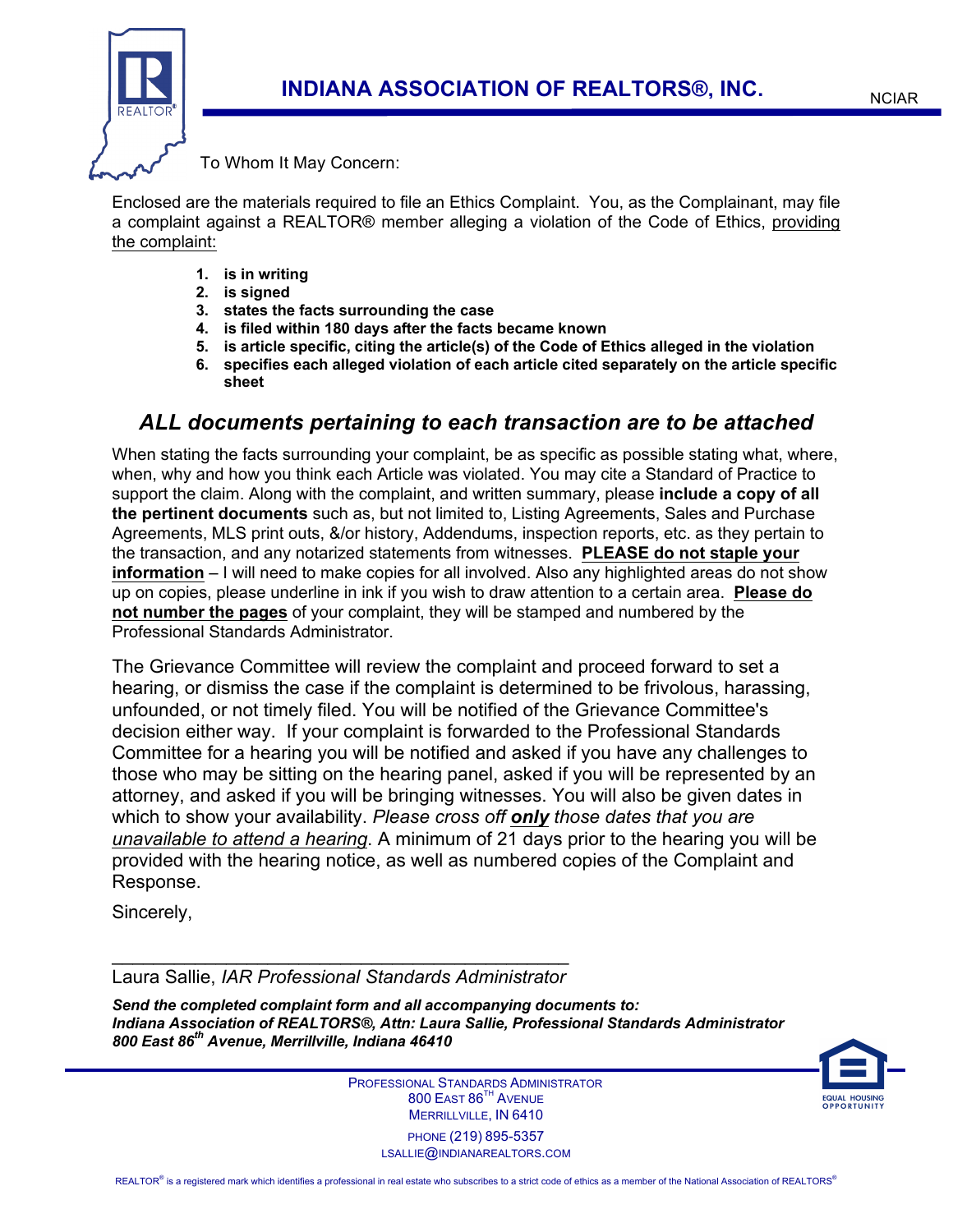| REALTOR                                                   |                                                                                                      | <b>INDIANA ASSOCIATION OF REALTORS®, INC.</b>                                                                                                                                                                                                                                                                                                                                                                                        | Form $#E-1$                                |
|-----------------------------------------------------------|------------------------------------------------------------------------------------------------------|--------------------------------------------------------------------------------------------------------------------------------------------------------------------------------------------------------------------------------------------------------------------------------------------------------------------------------------------------------------------------------------------------------------------------------------|--------------------------------------------|
|                                                           |                                                                                                      | <b>ETHICS COMPLAINT</b><br>To the Grievance Committee of the Indiana Association of Realtors®.                                                                                                                                                                                                                                                                                                                                       |                                            |
|                                                           |                                                                                                      |                                                                                                                                                                                                                                                                                                                                                                                                                                      |                                            |
| Case #<br>(Office use only)                               |                                                                                                      |                                                                                                                                                                                                                                                                                                                                                                                                                                      | Date Filed: 1 / /                          |
| Complainant(s)                                            |                                                                                                      | Respondent(s)                                                                                                                                                                                                                                                                                                                                                                                                                        |                                            |
|                                                           |                                                                                                      |                                                                                                                                                                                                                                                                                                                                                                                                                                      |                                            |
|                                                           |                                                                                                      | Complainant(s) charge that on/or about $\frac{1}{(date)}$ , an alleged violation of Article(s)                                                                                                                                                                                                                                                                                                                                       |                                            |
| complainant(s).                                           |                                                                                                      | of the Code of Ethics occurred and alleges that<br>the above charge(s) is/are supported by the attached statement, which is signed and dated by the                                                                                                                                                                                                                                                                                  |                                            |
| are true.                                                 |                                                                                                      | I (we) declare that to the best of my (our) knowledge and belief, my (our) allegations in this complaint                                                                                                                                                                                                                                                                                                                             |                                            |
| regulatory or administrative agency?<br>$Yes$ No ______   |                                                                                                      | any proceeding before the state real estate licensing authority or any other state or federal<br>If yes, Cause $#$                                                                                                                                                                                                                                                                                                                   |                                            |
|                                                           | You may file an ethics complaint in any jurisdiction where a REALTOR is a member or MLS participant. |                                                                                                                                                                                                                                                                                                                                                                                                                                      |                                            |
|                                                           |                                                                                                      | Note that the REALTORS Code of Ethics, Standard of Practice 14-1 provides, in relevant part,<br>"REALTORS <sup>®</sup> shall not be subject to disciplinary proceeding in more than one Board of<br>REALTORS  with respect to alleged violations of the Code of Ethics relating to the same transaction or<br>event." Have you filed, or do you intend to file, a similar or related complaint with another Association(s)<br>Yes No |                                            |
|                                                           | known in the exercise of reasonable diligence.                                                       | This complaint is true and correct to the best knowledge and belief of the undersigned and is filed within<br>one hundred eighty (180) days after the facts constituting the matter complained of could have been                                                                                                                                                                                                                    |                                            |
|                                                           | Committee of the Indiana Association of REALTORS®.                                                   | I understand that should the Grievance Committee dismiss this ethics complaint in part or in total, that I<br>have twenty (20) days from my receipt of the dismissal notice to appeal the dismissal to the Executive                                                                                                                                                                                                                 |                                            |
|                                                           |                                                                                                      |                                                                                                                                                                                                                                                                                                                                                                                                                                      |                                            |
| COMPLAINANT(S):<br>(TYPE/PRINT)                           | (SIGNATURE)                                                                                          | (TYPE/PRINT)                                                                                                                                                                                                                                                                                                                                                                                                                         | (SIGNATURE)                                |
|                                                           |                                                                                                      |                                                                                                                                                                                                                                                                                                                                                                                                                                      |                                            |
| of REALTORS <sup>®</sup> ?<br>(Address, City, State, Zip) |                                                                                                      |                                                                                                                                                                                                                                                                                                                                                                                                                                      |                                            |
| (Home Phone)                                              |                                                                                                      | (Cell Phone)                                                                                                                                                                                                                                                                                                                                                                                                                         |                                            |
|                                                           |                                                                                                      | <b>PROFESSIONAL STANDARDS ADMINISTRATOR</b><br>800 EAST 86 <sup>TH</sup> AVENUE                                                                                                                                                                                                                                                                                                                                                      | <b>EQUAL HOUSING</b><br><b>OPPORTUNITY</b> |
|                                                           |                                                                                                      | MERRILLVILLE, IN 6410<br>PHONE (219) 895-5357                                                                                                                                                                                                                                                                                                                                                                                        |                                            |